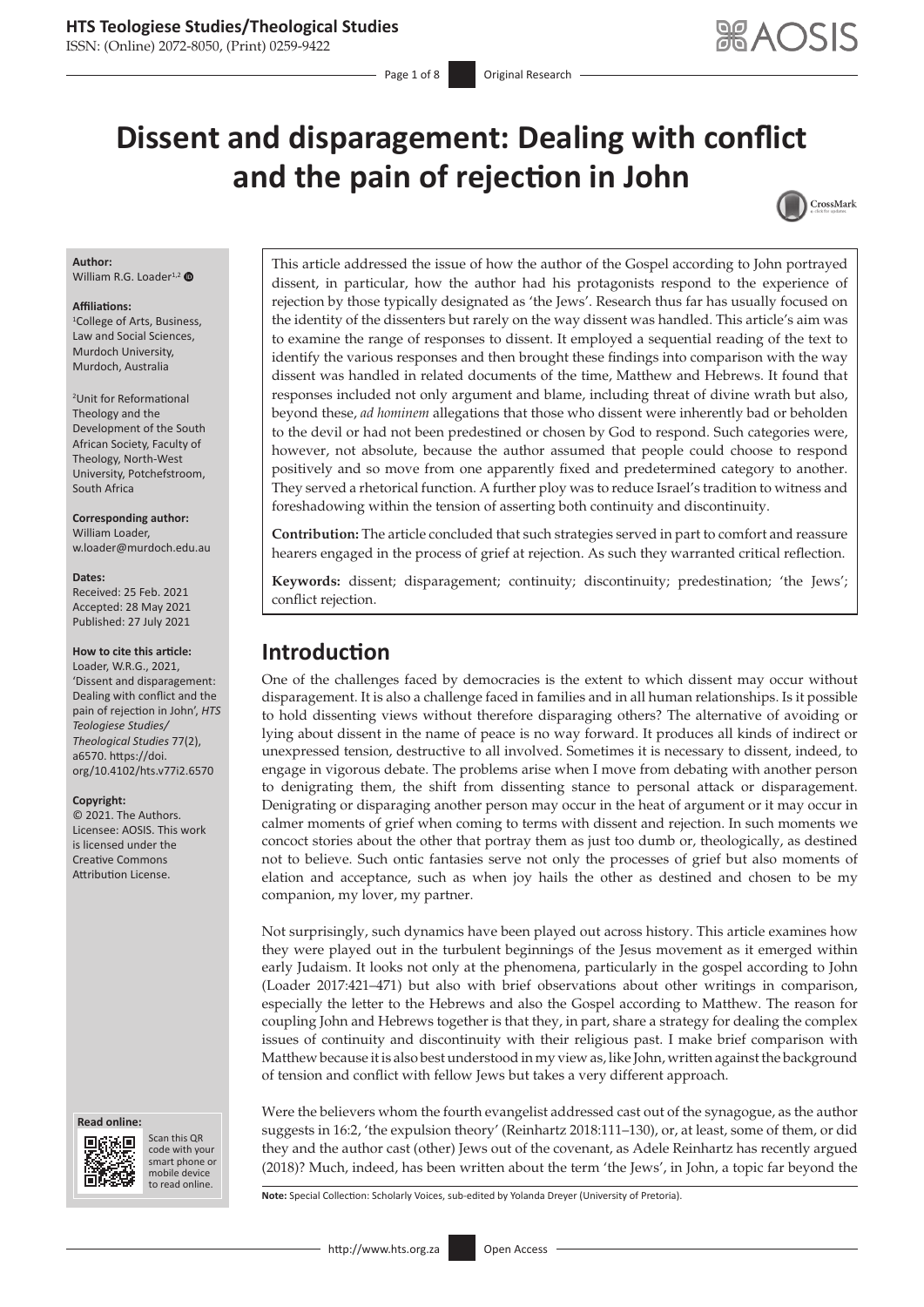bounds of this article to pursue (Bennema 2009:38–46; Culpepper 2001:63–68; Reinhartz 2018:81–86, 93–108; Zimmermann 2016:71–109). My understanding is that the hearers of the gospel comprise a mixture of Jews and Gentile believers. Mostly 'the Jews', when cited in contexts of conflict, refer to fellow Jews who had rejected the claims being made by the author and his fellow-believers. Context determines meaning and the values attached, so that we can also recognise, for instance, that in 4:22 the context does not imply anything negative.

The focus of this article is not, therefore, to revisit the identity of 'the Jews' but to look at how the author dealt with the conflicts with 'the Jews', or more particularly, how the author depicted that his protagonists and their antagonists dealt with conflict. Conflict and experience of rejection is the context for most occurrences of 'the Jews' in John. For the author and his fellow Christ-believers that conflict was not the same as when Gentiles at Ephesus or Corinth or Rome might have rejected their message, because these Johannine believers, many of them probably Jews or proselytes, were laying claim to continuity with Israel's religious tradition, which was being expanded to include Gentiles. To have that claim to continuity rejected by other Jews was offensive and painful because it questioned a major element of their claim to legitimacy. In some instances, we may speculate, it also played itself out quite personally in divided families and divisions in what were once synagogue communities and, one may speculate, in experience of self-doubt. Calling fellow Jews who dissented 'the Jews' and speaking of 'your Law' indicates serious distancing (Culpepper 2001:63), making all the more striking the efforts to assert continuity.

The claims being made for Jesus were 'over the top' for many in the synagogue and tantamount to making Jesus a second god or making him equal to God. People making such claims should have no place in the synagogue of faith. The defence, which countered by appeal to traditions rooted in speculation about Wisdom and Torah, should suffice according to the author and so to reject God's new initiative was to place oneself outside the covenant, indeed, to reject God!

Not all of John's gospel is focused on conflict with 'the Jews'. The following survey, conducted sequentially, identifies the key passages where it is prominent. A synthetic analysis follows in which common elements are observed before briefly considering them comparatively in relation, especially to Hebrews and Matthew.

# **Reviewing key texts**

He came to his own and his own did not receive him, but as many as received him to them he gave authority to become the children of God, to those who believed in his name, who born not of blood nor of the will of a male, but of God. (Jn 1:11–13)

The rejection, which echoes Wisdom's rejection in 1 Enoch 42 (in contrast to Sirach 24), is already indicated in general terms in the words 'and the darkness did not accept (or overcome)

it' (1:5) and 'the world did not recognise him' (1:10) and becomes specific in 1:11. 'His own' means his fellow Jews (Thompson 2015:31; cf. Zumstein 2016:82–83) or at least must include them (Keener 2005:398–399; Michaels 2010:67). That takes us to the heart of the conflict. Already by association 'his own' who reject him are identified or associated with 'the world' and 'darkness', as later in 7:7–12. That is, not that they are equated but that 'his own' who reject him belong to the wider category of 'world' and 'darkness'. Equally significant is the statement that some did receive him. To interpret this woodenly as meaning only Gentiles received him fails to appreciate the author's rhetoric. The gospel narrative to follow, indeed, confirms that those who accepted the Word included some of 'his own' (Thompson 2015:31; cf. Reinhartz 2018:138). John 3:32–33 is comparable where the author writes that no one received Jesus' testimony and goes straight on to speak of some who did.

John 1:12–13 declares that they are thereby born of God and not by normal means. This may be a general statement, but more likely it distances their faith and the new status which follows, namely being children of God, from claims of 'his own' who might appeal to their status as children of Abraham and so children of God (Schnelle 2016:55; Thompson 2015:32). Whilst prophetic tradition could challenge self-assurance and immunity from judgement based on Abrahamic descent (e.g. Mt 3:7–10; Lk 3:7–9), here in John is probably our first indication of rejection of any special claims based on being of 'his own'. In that sense, we see already here the beginnings of what Adele Reinhartz calls being cast out of the covenant. 'The Gospel rhetorically transfers the benefits of Jewishness – covenantal relationship with God – from the *Ioudaioi* to the "children of God"' (Reinhartz 2018:xxii).

The language of accepting, believing, assenting to Jesus as the Word comes again in 2:23–25, where the formulation 'believe in his name' reappears but, strikingly, this time to reject such faith because it fails to comprehend who Jesus is and simply hails him as one who can perform miracles. The passage continues into chapter 3 with Nicodemus held up as an example (Culpepper 2016:253–254). His 'Christian' confession 'You are a teacher come from God because no one can do the miracles which you do unless God is with him' also fails to meet the standard and as a response the author has Jesus repeat the motifs of 1:12–13, speaking of new birth, 'Jesus answered him, "Very truly, I tell you, no one can see the kingdom of God without being born from above"' (3:3). At one level, the problem is that Nicodemus and those like him in 2:23–25 do not see enough. At another level, the assumption is that they see enough to be culpable for not responding with the adequate level of faith. With those in 2:23–25, the author attributes it to what Jesus knew about human beings, probably their sinfulness or unwillingness to really see what they are seeing. It is a blameworthy failure on their part.

With Nicodemus, introduced also as an ἄνθρωπος, linking him to them (Michaels 2010:176; Zumstein 2016:133), it could be just that he has not seen enough but, as the constructed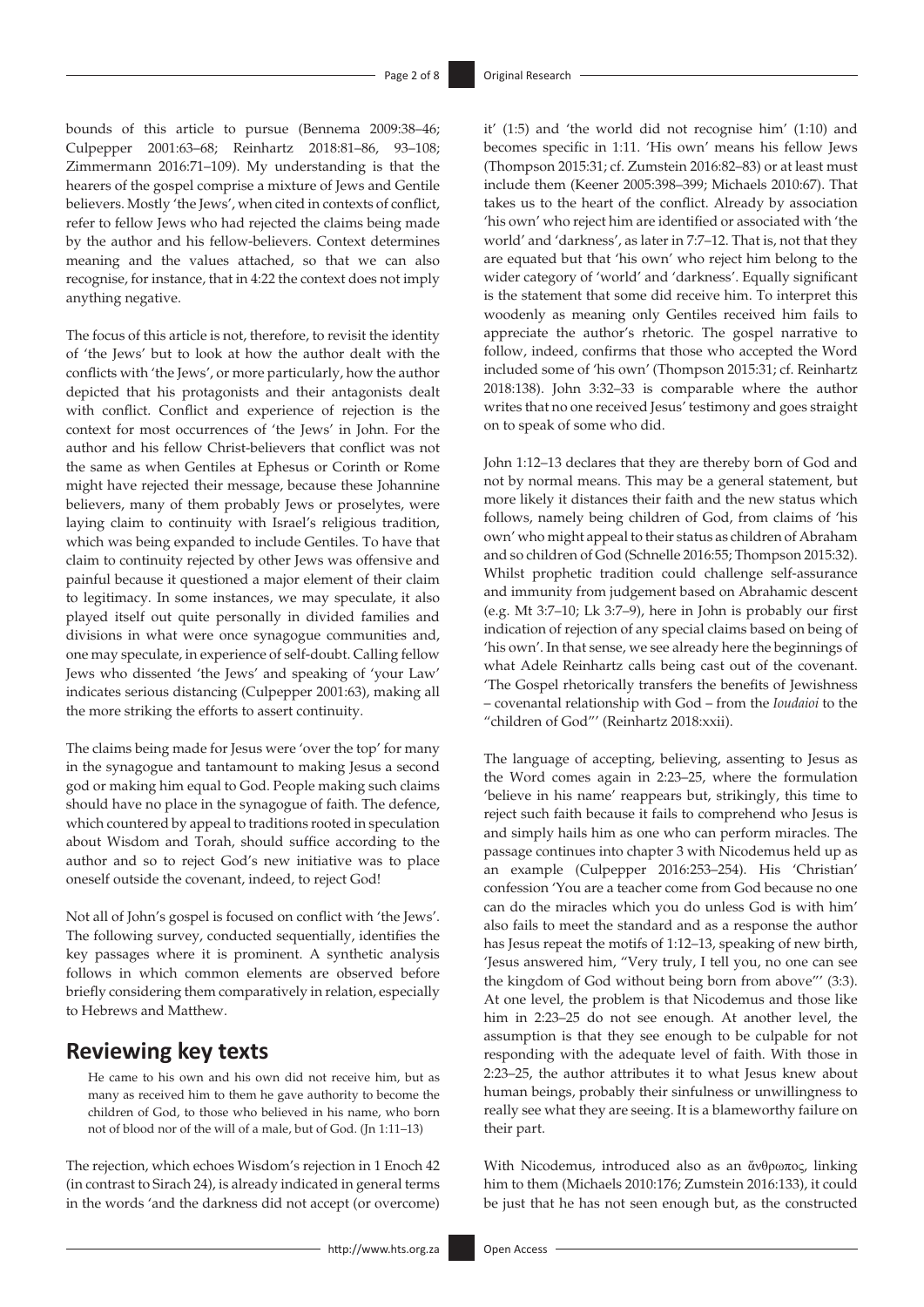dialogue continues, it becomes clear that his response and of those identified with him is also blameworthy, as the author has Jesus declare: 'Truly I tell you, we are speaking about what we know and we are bearing witness to what we have witnessed and you do not accept our testimony' (3:11), echoing the language of accepting that runs through the prologue. It reappears in the quasi-summary in John 3:31–36, where the author writes of Jesus:

What he has seen and heard, this he testifies and no one accepts his testimony. He who accepts his testimony sets his seal on the fact that God is true. (vv. 32–33)

As the comments about 'his own' who do not accept him in 1:11 is followed by reference to those of 'his own' who did (1:12), this statement exhibits the same apparent contradiction: no one accepts him, but some do! The focus is clearly upon the need for hearers of the testimony to accept and believe it. That is their moral responsibility and not to do so is therefore blameworthy and will incur God's anger, as expressed in 3:36.

The exchange with Nicodemus is like a skit played out on stage, a kind of serious entertainment to enhance faith, rich in irony. One can imagine the smiles and laughter at the caricature, which is Nicodemus and his stark naiveté. Portraying him like this, especially as a teacher of 'the Jews', goes beyond blaming him and them for dissent. It ridicules. This is a kind of poetic licence written for insiders and also typical of how people understood biographical writings in the period (Burridge 2018:213–232). The author and doubtless his hearers would have been aware that this was a constructed story and appreciated its entertaining playfulness, such as in the use of ἄνωθεν, whose two senses, 'again' and 'from above' are at play in the story. It is nevertheless going beyond recognition of dissent to disparagement of the dissenter.

Moral accountability to accept the witness about Jesus is assumed in the story and makes sense because it lies in people's capacity to do so. This is very clear in the famous 3:16, which declares of Jesus that 'whoever believes in him has eternal life'. Just a few verses later, however, we read (Jn 3):

And this is the judgement, that the light has come into the world, and people loved darkness rather than light because their deeds were evil. 20For all who do evil hate the light and do not come to the light, so that their deeds may not be exposed. <sup>21</sup>But those who do what is true come to the light, so that it may be clearly seen that their deeds have been done in God. (vv. 19–21)

This almost aphoristic statement comes close to making absolute claims, about which, as we have seen, caution is needed in John (cf. on 1:11–13; 3:32–33 above). As Michaels (2010) observed, 'A notable feature of Johannine style in these early chapters is a sweeping negative assertion followed by a conspicuous exception' (p. 206). At the level of the image, it makes good sense. Bad people do not want light shone on their deeds. Applied to the theme of the context about accepting or not accepting the testimony about Jesus, identified as light already in the prologue, it implies that

good people will assent but those who dissent do so because they are bad people. For the author, good people, because they are good, would accept the testimony. That is what good people would do. If people do not do so, this is not only blameworthy but indicative of the fact that they are bad people.

This sounds almost like a closed system, but the author will surely also have believed that bad people can repent. They, then, become good people and escape being bound forever in those categories. The author, however, does not say this. The phenomenon of bad people coming to the light because they need it, normally central to the call to repent and believe in the good news, is not in view. If only good people come to the light, then this would raise serious questions about what role the light plays for them and the extent to which they need it and why. The issues raised here recur as we continue through the gospel. Such explanations go beyond reporting dissent. They explain rejection (and so come to terms with it, including the pain it inflicts) on the basis of making assumptions about the dissenters, namely that they are bad people in themselves and not just because of their dissent. This is to deal with dissent by denigration or disparagement.

The next stage play, as it were, comes with Jesus' encounter with the Samaritan woman. Again, the faith audience is being entertained with irony and double meaning at the woman's expense, but, again, this is the author's consciously creative artistry. Thus, like Nicodemus, the woman is a stage caricature of naiveté. The woman's words contain profound meaning at one level even if she has not a clue about it and persists in still wanting to have actual water 'Sir, give me this water, so that I may never be thirsty or have to keep coming here to draw water' (4:15) and only reaches so far on the faith journey to exclaim, 'Come and see a man who told me everything I have ever done! He cannot be the Messiah, can he?' (4:29; cf. also 4:39), which deserved a laugh from the audience, having heard about her private life but scarcely goes beyond the faith of those in 2:23–25. Her compatriots go further (4:32) and we are left wondering if she finally made it. I agree with Jerome Neyrey that for hearers of the time she would be seen as not only a foreigner and socially ostracised but also as a sinner (Neyrey 2009:143–171). Much that the author is doing in this portrait lies outside of the scope of this article (see my discussion in Loader 2012:350–352). In relation to the theme of conflict it is important to note that she is the one whose deeds were evil who came to the light, albeit gradually. Her story, therefore, serves as a warning to us to be cautious about what appear to be exclusive categories in 3:19–21.

The rejection of inadequate faith, which we met in 2:23–25 and 3:2, reappears in Jesus' response in 4:48 and so, by implication, the faith mentioned in 4:53 would be understood by the author to be beyond that. In chapter 5 the exchange between Jesus and his critics for healing on the sabbath (5:17– 30) remains at the level of dissent and helps us see what the author depicts as the objection of 'the Jews', his breaking sabbath law, but more importantly, his making himself equal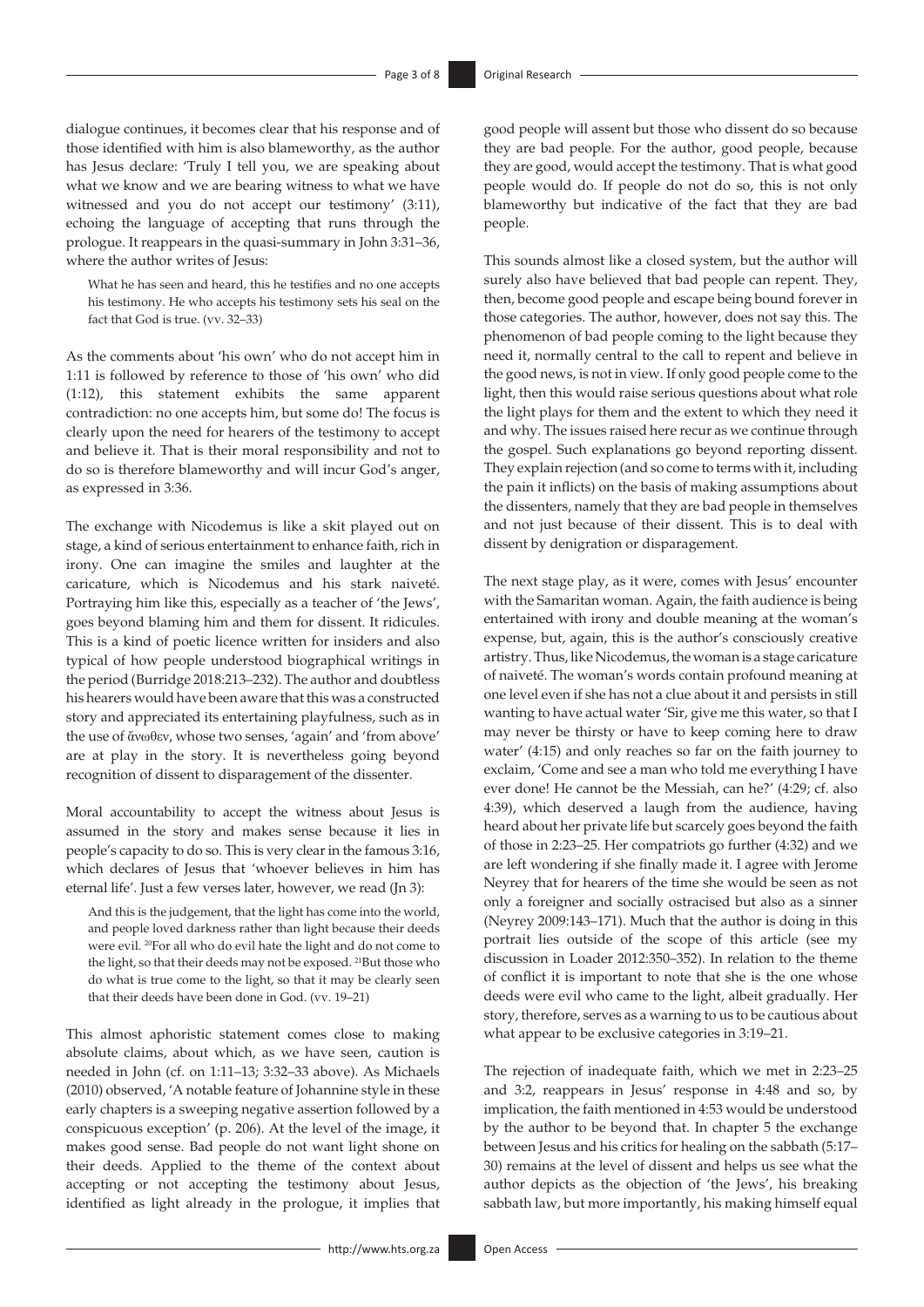to God (5:18). The exchange focuses on claim and counterclaim with Jesus countering their misunderstanding of what he was claiming when they accuse him of making himself equal to God (Loader 2017:331–336). It remains a debate focused on substance with Jesus' appealing to testimonial support from John the Baptist, his deeds, and ultimately, God (5:31–37a).

The author has Jesus blame his critics for refusing to acknowledge his claims about himself (5:38b, 40–44), to which he also adds the witness of scripture (5:39) and the warning that, therefore Moses will condemn them in the judgement (5:45–47). In John 5:37b–38, however, it goes further:

You have never heard his voice or seen his form, and you do not have his word abiding in you, because you do not believe him whom he has sent. (vv. 37b–38)

Echoing Deuteronomy 4:12, 'You heard the sound of words but saw no form', it goes beyond the uncontentious claim that no one has seen God, as in 1:18, to declare that they have also not heard God's voice. The allegation is better understood as declaring that they have not hearkened to God's word whether in the past or in Jesus as the only one who has seen God and who speaks God's word, than as a dismissal of biblical tradition altogether, not least because the author is about to appeal to it as witness (Keener 2005:658–659; Michaels 2010:330; cf. Zumstein 2016:235). The blame extends not just to their non-acceptance of Jesus' claims despite the witnesses, which support him but also generalised to their not listening and obeying God's word. Their rejection of Jesus is symptomatic of their refusal to hearken to God's word.

Dealing with dissent reappears more decisively in chapter 6. Here, again, we meet the inadequate faith of those admiring miracles, who acclaim Jesus prophet and king, to whom Jesus, accordingly, gives the slip (6:14–15) and later rebukes them because they saw the miracle only as a mass feeding, not as a sign (6:26). The exchange with the crowd continues in reference to Moses and the manna (6:30–35). It remains at the level of substance as the author now has Jesus reject the belief that Moses gave bread from heaven (6:32) (Loader 2017:443–452), as he had that the scriptures, which Moses represented give life rather than pointing to Jesus as its source (5:39). The move in 6:32 is to deny the significance of Torah as life-giving and in effect to usurp its claims by now declaring that only Jesus offers bread, light and life. This denial is reinforced by the use of 'true', here and elsewhere, which functions not only as a positive statement but also as a negative one, negating all other claims (Keener 2005:682; Loader 2018a:318–319).

The author then has Jesus address their failure to believe in him. 'Everything that the Father gives me will come to me, and anyone who comes to me I will never drive away' (6:37). Here, as in his prayer in John 17, the reference is to those who are 'given', destined by God, to respond. The same thought recurs in 6:44, 'No one can come to me unless drawn by the

Father who sent me and I will raise that person up on the last day'. This goes beyond the issue of moral accountability, namely the choice to respond and becomes an explanation of why some respond positively and some do not, almost to the point where responsibility for who responds to Jesus and who does not belongs to God, not an issue of praise or blame in relation to individuals. Some are 'taught by God' to respond, as the author has Jesus cite Isa 54:13 and some are not (6:45). The author has Jesus return to the claim in 6:64–65, where Jesus is attributed with foreknowledge both about who would believe and who would not and also about who would betray him and again declares: 'For this reason I have told you that no one can come to me unless it is granted by the Father' (6:65). This may function to help believers come to terms with the pain that some do not respond but otherwise is highly problematic and stands in tension with the notion that anyone can respond and all are accountable for doing so or not. As Keener (2005:685) observed: 'Like most of his Jewish contemporaries John felt no tension between predestination and free will' (similarly, Michaels 2010: 377–378).

In 7:2–5 Jesus' siblings are depicted as embracing the inadequate faith of 2:23–25, Nicodemus, 4:48 and the crowd in 6:14–15, which the author summarises with the words: 'For not even his brothers believed in him' (7:5) and then uses the broad category of 'the world' to depict not only dissent but also hate: 'The world cannot hate you, but it hates me because I testify against it that its works are evil' (7:7). This is shifting the focus from blameworthy dissent to direct hostility, also blameworthy. Within the 'world' that hates, the author places 'the Jews' who grumble about his claims (7:12), as they had in 6:41, 51. The intent to kill (7:20b) prepares us for the passion but the exchanges in chapter 7 range from some who contemplate his possibly being the Messiah to those wanting to arrest and execute him and are primarily focused on dissent over substance. The exchanges in 8:12–30 continue in similar vein as concerned with substance and authenticating testimony.

In 8:31–47 the conflict sharpens when Jesus claims that to embrace the truth about him is to be set free (8:32), which provokes the counterclaim by 'the Jews' that they are free. John's Jesus proceeds with the argument that those who sin are slaves of sin, even more so because they seek to kill him. He challenges their claim to having Abraham as their father, whilst acknowledging it at the literal level of descent and charges that they are children of the murderous devil. 'You are from your father the devil and you choose to do your father's desires' (8:44). This is not a statement about Jewish ethnicity or race. Rather, it is typical of statements in John that appear on the surface contradictory as we have seen in 1:11–13 and 3:32–33. For in 8:37 the author has Jesus say, 'I know that you are descendants of Abraham'. The author is, accordingly, laying blame on 'the Jews' because they reject Jesus' claims and want to kill him, but adding that they do so because they are slaves to sin and serving the devil. These are those amongst 'his own' who do not accept him (1:11),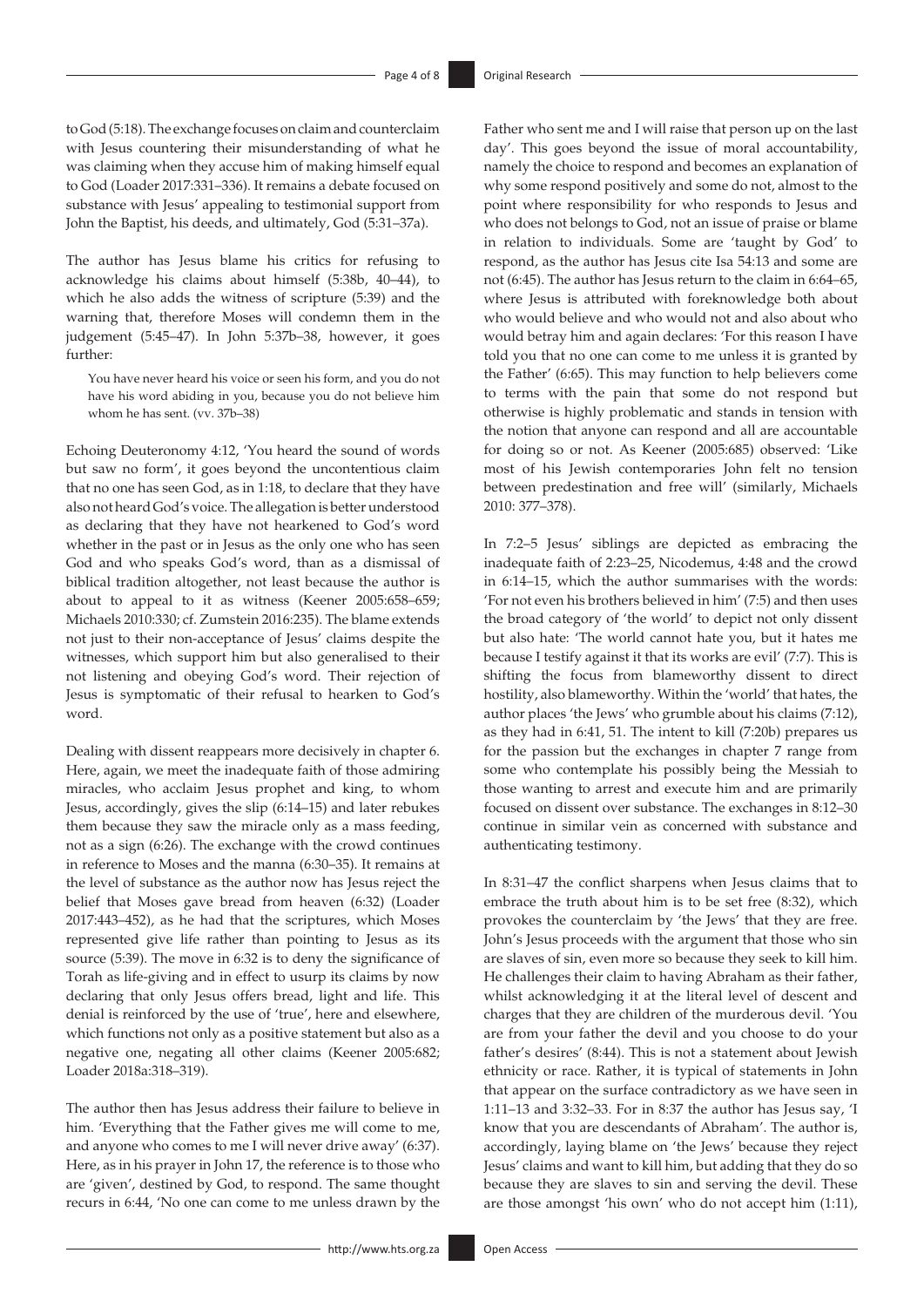those 'who do evil' (3:20), who, therefore, belong to the darkness that rejects the light or wants to overcome it (1:5) and to 'the world' which hates. They are depicted as morally reprobate. Despite the way in which this passage has been read, it remains at the level of blamed dissent attributed to slavery to sin and the devil, not to divine destiny (which would by logic somewhat alleviate guilt) nor to ontology, that is, that they are by nature demonic as in later antisemitic use of the passage.

It comes closest to the claim in 3:20 that people who do not come to the light do not do so because their deeds are evil, only that here this state of being is depicted as slavery to sin and the devil and so being children of the devil. The narrative is written to be heard primarily by Christbelievers, who might, again, take it as comfort in explaining their pain (and anger) that their message had not been met with assent. As such it is a problematic generalisation, a descent to *ad hominem* argumentation in disparaging the dissenters as already bad people.

The story continues with the dissenters' own *ad hominem* countercharge of demon possession against Jesus (8:48), not a charge he had made against them in that form, although his depiction of them as children of the devil is equivalent. The focus returns to a matter of substance of dissent with their rejection of Jesus' claim of pre-existence before Abraham.

The faith entertainment that follows in John 9 centres around belief and unbelief, concluding with the age-old motif of spiritual blindness as a charge levelled at the Pharisees for their unbelief (9:39–41) but not in any way exculpating them of guilt, as one would in saying that it is never a blind person's fault that they cannot see something! John's Jesus declares: 'I came into this world for judgement so that those who do not see may see, and those who do see may become blind' (9:39), a problematic claim if taken to mean that he intended spiritual blindness on people but possibly understood as a way of depicting the impact of his message, which would force people to decide for or against and so, see or not see. In that sense it explains dissent as inevitable, as it is when people make claims but it likely means more, reflecting the topos of God hardening people's hearts, often linked with notions of divine determining, such as we see in 12:39–40, where the author explains:

And so they could not believe, because Isaiah also said, 'He has blinded their eyes and hardened their heart, so that they might not look with their eyes, and understand with their heart and turn – and I would heal them'. (Is 6:10; cf. also 29:9; 42:18–19; 56:10)

In chapter 10 the notion of predestination reappears in the words, 'What my Father has given me' (10:29). The dissent focuses on blasphemy (10:33) in Jesus' alleged claim to be God when he declares, 'The Father and I are one' (10:30), to which the author has Jesus respond with clarifications to avert such a misunderstanding (Loader 2017:337–345). It echoes the substantial argument in 5:17–30. In chapter 11,

after the Lazarus story, we have further reference to the authorities seeking to execute Jesus but with the emphasis on religio-political expediency (11:47–53). The authorities also want to kill Lazarus because of the impact of his resuscitation (12:9–11). In 12:36–43 the author returns to the motif of spiritual blindness, as observed here, problematically explaining rejection as engineered by God.

The notion of divine determining reappears in John 13, both in relation to Judas (13:2), associated with scripture fulfilment, and in Jesus' calling the disciples 'chosen' (13:18; 15:16; cf. 6:70–71). The theme of 'the world' and its hate comes into focus in 15:15–25, where it is associated with those who hated Jesus, by implication, 'the Jews', and indicating that the same fate would await disciples. This continues in chapter 16, which notes that such acts of hostility would result in their being expelled from synagogues (ἀποσυναγώγους ποιήσουσιν ὑμᾶς 16:2; similarly, 9:22; 12:42). With Keener (2005:1025) I see no reason to deny that the author was referring to what had actually happened, at least for some as one aspect of the ongoing conflicts. I also see no need to generalise it to the whole so-called Johannine community, let alone to read into it the later curse of the Minim, a view now widely discredited (Lamb 2014). Concern for such disciples is reflected also in the prayer of Jesus in John 17, where, again, we meet the motif of divine determination. 'I have made your name known to those whom you gave me from the world' (17:6; similarly, 17:11, 12) and Judas as 'the one destined to be lost' (17:12). Those who are to believe in the future (17:20–21) are also included amongst those 'given' by the Father (17:24). Conflict with 'the Jews' is not directly present in the passion narrative but we see the author in his neatly contrived account of the seven alternating scenes of the trial before Pilate tendentiously depicting their leaders as betraying the heart of their faith by declaring, οὐκ ἔχομεν βασιλέα εἰ μὴ Καίσαρα, 'We have no king but the emperor' (19:15). In effect, they repeat the allegation put on the lips of 'the Jews', earlier in the work, namely that Jesus claimed to be the Son of God (19:7), a true claim for the author but also a false one in the manner in which the antagonists had used it.

# **Dissent and beyond**

The author is writing in a context where people have embraced the claims about Jesus and found that others have rejected them. Whilst such rejection would be an inevitable feature of response to the Christian message wherever it was made, it was particularly acute or at least of special quality when Jews rejected the message, that is, as we may assume for many of John's hearers, fellow Jews. The author has incorporated into his narrative some indications of the reasons for such rejection. They focus particularly on the high claims made for Jesus. Thus, the author has Jesus respond to claims that Jesus allegedly was making himself equal to God or even a second god. There would likely to have been disagreement over claims that someone is the Messiah (as in 9:42), but such claims are not blasphemous in the way that these allegations were. Beyond these allegations, the broader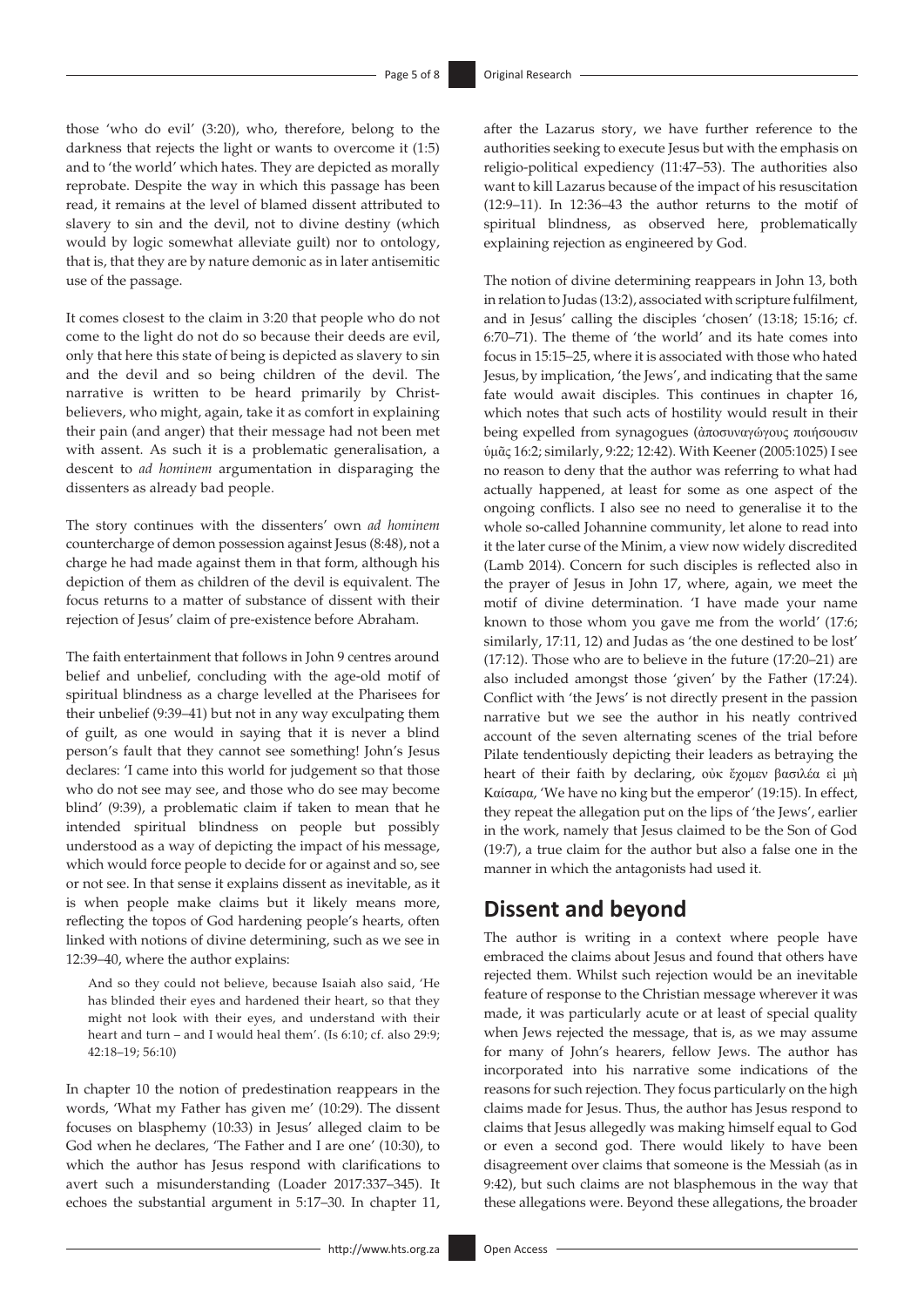claims that the author has Jesus make of himself, as the Word, the Son sent from the Father, who has seen the Father and can alone make him known, not to speak of his claim that he would return exalted and glorified to the Father, were, for many, outlandish.

At a number of points in the narrative the author portrays this refusal to accept Jesus' claims and deems it blameworthy, indeed as warranting divine wrath. There is strong dissent that the author depicts as escalating into hatred and the will to have Jesus executed, based primarily on what 'the Jews' saw as blasphemy. The rejection of claims became more than dissent over ideas, because the claims were claims about his person so that to reject his claims was also to reject him and then when he was perceived as a religious danger (a blasphemer) or political danger, this escalated to the will to execute.

From the author's perspective, and we might say from the point of view of his protagonists, the conflict was at one level over the dissenters' unwillingness to accept the claims made for Jesus. As we have seen, however, there was an expansion beyond dissent over ideas and disappointment over their rejection. For the author makes the allegation that the dissenting 'Jews' were not only bad people for rejecting the claims but were bad people in general. This is the implication of 3:19–21 because good people would have accepted the claims. It comes close to this in chapter 8 where the author depicts 'the Jews' as being in slavery to sin, thus children of the devil, not ethnically or in any literal sense, but ethically and in terms of being captive to the devil's power. This is an allegation about their state of being, an *ad hominem* argument, far beyond a judgement on their refusal to believe.

Such allegations go beyond what the conflict over claims and the dissent warranted and reflect a development in conflict where argument over substance has been expanded into *ad hominem* invective. This, according to the author, has also happened on the side of 'the Jews', who could call Jesus possessed and who saw his claims inevitably bound up with his person, so that both needed to be removed.

Two further developments of the conflict as the author portrays it are worthy of note. Firstly, the employment of the notion that some have been chosen by God to respond and some have not been chosen also plays a role in John. It includes the notion that God engineered the negative response, blinding the eyes of the dissenters. This might give comfort to those hurt and angry at rejection of their claims about Jesus. The thought of divine determining can also serve a positive role, to boost the self-assurance of those of 'his own' who have responded to the message and so can view themselves as chosen, given by God, in contrast to the majority, 'the Jews', who were not. Pressed to its logical conclusion, this system of thought effectively lays the blame not on 'the Jews', but on God, but this would be to misunderstand the rhetorical function of such language. For the author also recognises that people can change. They can choose to believe where once they did not (Beutler 2013:275). Perhaps the only example we have is the Samaritan woman but the possibility of change is clearly presupposed in John.

Accordingly, talk about divine determination and talk about people's state of being (doers of evil, as in 3:19–21, children of the devil or blinded by God) must be recognised as serving to offer comfort, to rationalise rejection and failure and not be heard as making absolute claims, although always by their nature they are in danger of doing that, too. Too much in the text contradicts that. For instance, talk of predestination has a similar function when used in the Community Rule at Qumran (1QS III 13 – IV 26) (Keener 2005:762; Loader 2018b). Sons of darkness can become sons of light. Change is possible and this is not usually understood as foreordained as part of the divine plan. Such rationalising rhetoric is dangerous and its disparaging language so easily goes beyond its loose rhetorical function to become language of fact, resulting in serious contradictions, at least, on the surface of the text but, even more serious, also injustices in the world of reality.

In a broader sense, secondly, the author and apparently others before him have dealt with dissent not only by denigrating opponents through *ad hominem* allegations but also by denying the legitimacy of their own claims, including by misrepresenting them. We see this already in what probably reflects dissent with the followers of John the Baptist. Thus, whilst the Synoptic Gospels portray John the Baptist as using the immersion rite creatively to offer people a preparedness for the judgement, including forgiveness of sins, the author of the fourth gospel reduces him to simply a witness to Jesus, almost certainly a deliberate misrepresentation. Similarly, and much more significantly, the author now uses imagery once employed of Torah to refer no longer to Torah, but only to Jesus. Thus, he alone, now, is the Word, the true light, life and bread. In place of the gift of Torah given by God via Moses, God has now given Jesus, the Word, as 1:16–17 puts it (Loader 2017:443–444). Torah (and Scripture generally as a rich source of imagery) is now primarily the witness to the one who brings life, namely Jesus and Jesus alone. It is not a source of life. This is a devaluation of Torah and Scripture and for those who lived by it a misrepresentation.

The author can make this move whilst at the same time claiming continuity with the old. He does so by portraying key elements of the past, the covenant of Moses, especially the temple and the festivals, as earthly reflections of the new reality that has come with Jesus, who himself is the real temple and whose ministry now brings the light, water and bread once part of the ancient festivals. Whilst being careful never to disparage the old or to suggest it was given by anyone other than God (1:17), the author nevertheless repositions it, demoting it, so that its sole role now is to be a witness to the new, which has replaced it. In this sense the claims for the new are at the expense of the old and, explained in this way, are developed as a means of boosting morale and offering comfort for those who have had to grapple with the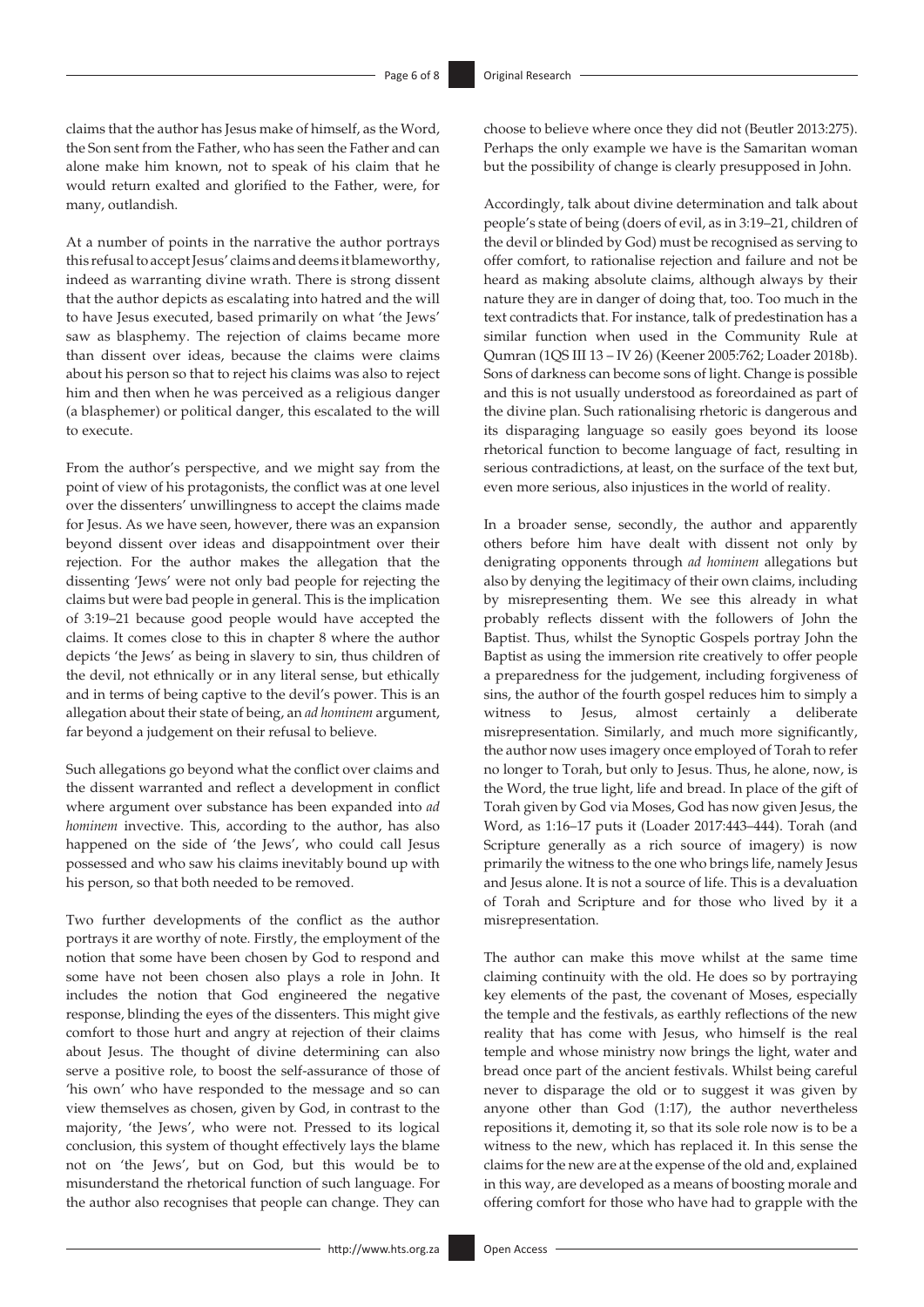break. The claims that only in Jesus and his faith community is life to be found disenfranchises the old, delegitimises the covenant, and, as one might imagine, this did not sit well with those for whom their faith had always been a source of life and hope and healing. Thus, whilst the author never disparages individual elements of the old, for instance, as never making sense, as Mark's portrait of Jesus in 7:1–23 suggests, the overall effect of consigning the past to the past and to the level of the flesh, which is of no profit (6:62) is, in effect, a disparagement. This is to achieve for his hearers a sense of continuity, but at great cost.

In the Gospel according to John we find, therefore, a mixture of genuine dissent over substance, for which dissenters are deemed blameworthy but, beyond that, a tendency to denigrate them as persons and denigrate their faith tradition whilst laying claim to it in seriously truncated form.

# **Comparative observations**

I conclude with some comparative observations. There is a striking contrast between John and Matthew. Matthew, following Q tradition, which doubtless reflects Jesus' own stance, has Jesus declare that not a stroke of Torah is to be set aside (5:17–19; Lk 16:17). Rather than replacing Torah or fulfilling it by setting it aside, Matthew's Jesus upholds and expounds it. This is all the more interesting because, like John, Matthew appears to be writing in a context of conflict and dissent in relation to fellow Jews and this dissent relates primarily to the 'over the top' claims being made about Jesus, namely Christology (Loader 2021a). Matthew does not deal with the dissent by denigrating the tradition, although there is *ad hominem* argument in the generalising attacks on scribes and Pharisees as hypocrites, especially in chapter 23, reflecting hurt and anger at their dissent.

At the other end of the spectrum and much closer to John is the Letter to the Hebrews. Using popular Platonic categories mixed with apocalyptic ideology, it, too, acknowledges that what it calls the old covenant was given by God but argues that what it established was an earthly pattern or copy of heavenly realities, and, as John argued, this earthly pattern also foreshadowed what was to come (Loader 2021b). Again, we see considerable effort having been undertaken to affirm continuity whilst fundamentally arguing discontinuity, that is, that the new replaces the old. Reference to dissent is only indirect and may lie more in the author's past or at least be viewed as something that his listeners might experience in themselves existentially as they grappled with continuity and discontinuity, especially Jews and proselytes. As in John's gospel, continuity is asserted on the basis of divinely intended discontinuity, a salvation-historical discontinuity, from God who having spoken in many and various ways through the prophets then spoke through his Son (1:1).

The discontinuity in Hebrews focuses less on who Jesus was during his earthly life and what he did, although it emphasises his solidarity, based on having to hold off temptation to give up under pressure of persecution and suffering, also apparently significant for the author and his listeners who are encouraged to look to Jesus as therefore a sympathetic intercessor on their behalf as they face similar situations (2:18; 4:14–16; 7:25). The focus is primarily on the achievement of Jesus' death, which the author creatively expounds by a typological explanation based on a selective use of elements of the Atonement Day ritual. Accordingly, Jesus, having died, takes his blood to God in the heavenly Holy of Holies and presents the achievement of his atoning death before God (Loader 2018c).

This affirmation to enhance the faith of believers carries with it certain assumptions, which come under the category of denigration. For it implies that atonement, understood as forgiveness of sins, was not possible before Jesus' death. Indeed, the faithful of old had to wait for it to be achieved before they could enter the heavenly realm (11:39). In order to emphasise the achievement of Christ's death, the author denies that the old achieved anything more than to be a pointer to this achievement. Sometimes the author goes beyond John who also reduces the old to merely the earthly, the world of the flesh (not a negative moral category but expressing a level of reality), as foreshadowing what was to come. For he can use words like 'useless' to describe its rituals (7:18) and write dismissively of its sacrifices, reflecting, from our contemporary cross-cultural sensitivity, a limited understanding of the complex significance of sacrifices in religious cultures. The author's truth about Christ and his death is thus emphasised at the expense of the old, which is in effect disparaged. It is hard to reconcile such claims with the richness of faith we can observe in so-called Old Testament faith. Dissent has become disparagement.

Truth is often the casualty of the desire to make exclusive claims. In response we can find ourselves affirming what people affirm but denying what they felt they had to deny. Decisions then as now about how to retain integrity in dissent can be complicated by the fear of denying authority, especially religious or even divine authority. The respect for the divine authority of Israel's tradition produced the constructions of John and Hebrews, which affirmed continuity with the old by asserting divinely intended discontinuity and diminishing it value.

There were other less absolutist alternatives, such as we find in Matthew. How far Matthew really wanted his listeners to uphold every stroke of the Law is uncertain. We, at least, see significant prioritising and differentiation between greater and lesser commandments (5:18–19). Elsewhere, such as in Paul and similarly, to some extent, in Mark we see a more differentiated approach, which assumes that divine authority warrants the flexibility to adjust to new situations and insights. For example, in the setting aside of circumcision and much else, and in Mark's case, more radically, in the recognition that some laws, for instance, about food and purity, not only no longer but never made sense, whilst asserting the priority of keeping the decalogue commandments as the anecdote of the rich man and Jesus shows.